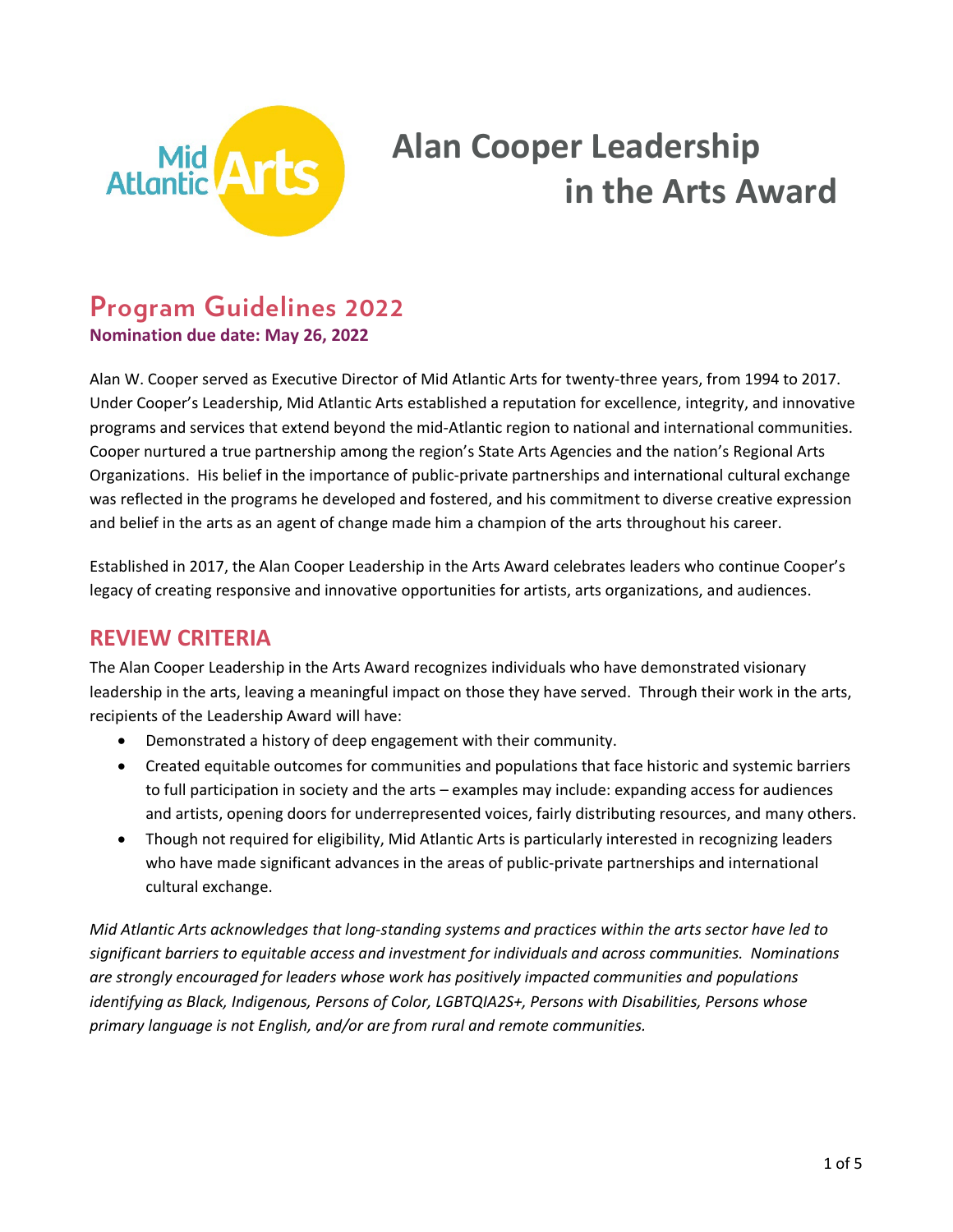## **ELIGIBILITY**

#### **WHO IS ELIGIBLE FOR THE AWARD**

Leadership takes many forms and is practiced at all career levels: from emerging leaders to late-career leaders. It is the ability to create, give voice to, and execute a vision and purpose while empowering others and fostering the exchange of ideas. Leadership is not measured in years, budget, or scale; but is expressed by the depth and the breadth of an individual's impact on their community, be it local, regional, or beyond.

- Eligible nominees' work will have served communities in one or more of Mid Atlantic Arts' nine partner jurisdictions of Delaware, the District of Columbia, Maryland, New Jersey, New York, Pennsylvania, the U.S. Virgin Islands, Virginia, and West Virginia; though impact may extend from the mid-Atlantic region to national or international communities.
- We strongly encourage the nomination of arts leaders who identify as Black, Indigenous, Persons of Color, LGBTQIA2S+, Persons with Disabilities, Persons whose primary language is not English, and/or are from rural and remote communities.
- Nominations are encouraged for active arts leaders from all career stages (early-, mid-, and latecareer) and from all areas or disciplines in the arts industry.
- Eligible nominees must be a citizen or permanent resident of the United States.
- Mid Atlantic Arts recognizes the value of partnership and collaboration in leadership and welcomes the nomination of shared leadership/co-leaders. Please note that nominations of co-leaders must be completed as a single nomination submission.

#### **WHO IS NOT ELIGIBLE FOR THE AWARD**

- Current Mid Atlantic Arts board members and staff members, and their families, are not eligible for the award and are not permitted to submit nomination materials.
- Elected officials and political appointees are not eligible for the award.
- Previous Leadership Award recipients are not eligible for nomination.
- Self-nominations are not eligible.
- Nominations received after the nomination deadline (May 26, 2022) will be deemed ineligible.

## **SELECTION and NOTIFICATION PROCESS**

Mid Atlantic Arts administers the nomination, review, and selection process for the award. Nominations will be reviewed by Mid Atlantic Arts and a diverse panel of experienced arts professionals. As discussed in the *Review Criteria* above, nomination review will be based on nominees' demonstrated impact through their:

- Visionary leadership
- Deep community engagement
- Equitable outcomes
- (optional) Public-private partnerships and international cultural exchange

Mid Atlantic Arts staff will notify the award recipient in summer 2022. Provided the recipient's acceptance, staff will confirm their status as the 2022 awardee. The recipient of the 2022 Alan Cooper Leadership in the Arts Award will be recognized in fall 2022 at an event celebrating their work and achievements. Additionally, the award recipient will receive a \$5,000 cash award.

Mid Atlantic Arts reserves the right to withhold presentation of the award.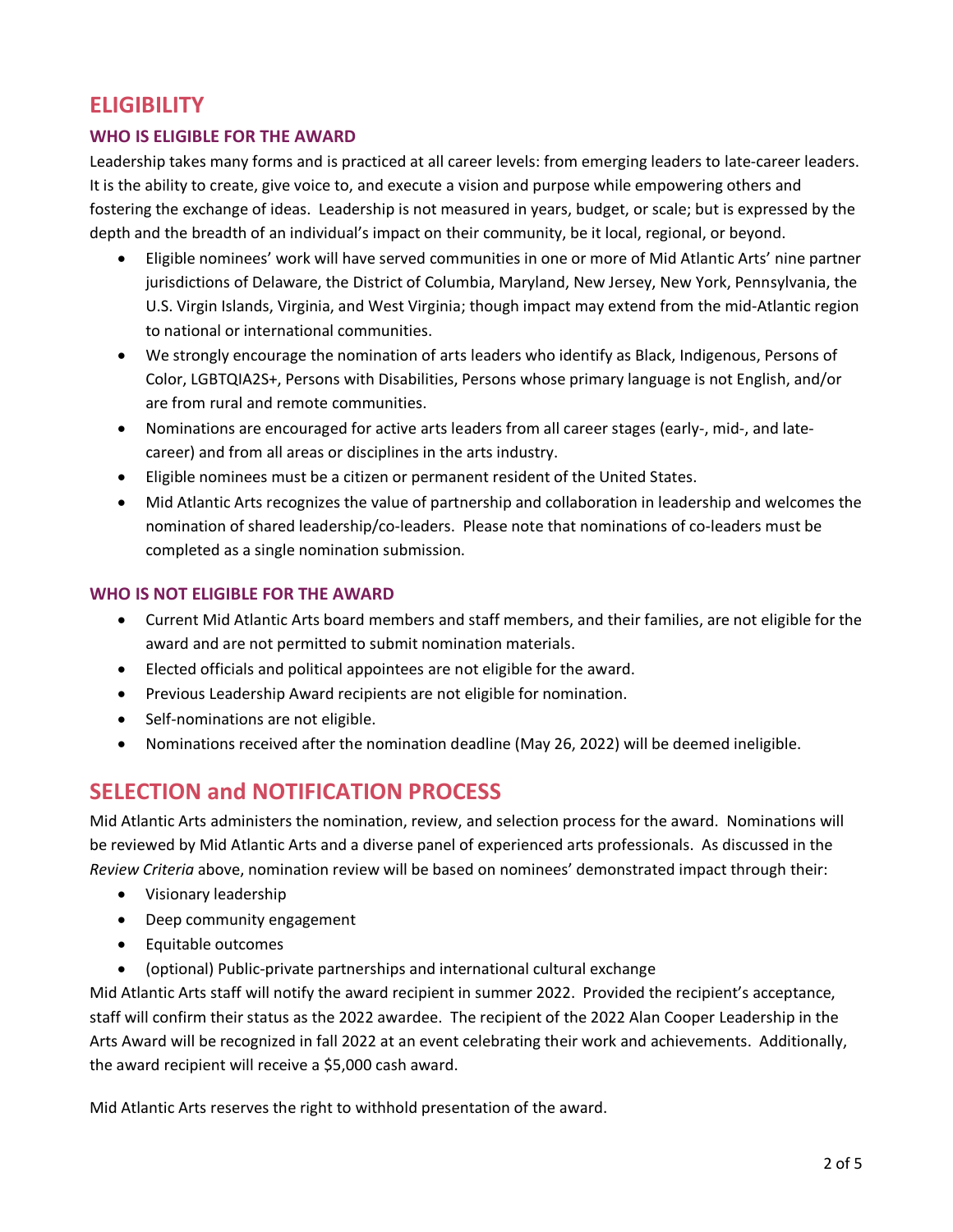### **SUBMITTING A NOMINATION**

#### **NOMINATION PROCEDURES**

Nominations must be submitted no later than May 26, 2022. Nomination materials must include:

- Nominee's bio
- Nomination statement
- Optional letter of support

Nominators may submit nomination materials by completing an online nomination form here through Mid Atlantic Arts' SmartSimple application portal: [https://midatlanticarts.smartsimple.com](https://midatlanticarts.smartsimple.com/)

*(see more information at the end of this document for guidance on using this new system)*

#### **NOMINATION MATERIALS**

Nominations will be evaluated based on consideration of the submitted nomination materials. Materials may be submitted as written, audio, or video formats. Please note that nominations of co-leaders must be completed as a single nomination submission and that materials should discuss the nominees' work and histories that are relevant to the collaborative leadership for which they are nominated.

#### **1) Bio (written, up to 500 words)**

Submit a copy of the nominee's current bio. A nominee's resume will also be accepted if a bio is not available. For nominations of co-leaders, submit a bio for each leader.

#### **2) Nomination Statement (written, up to 2000 words; audio/video, up to ten minutes)**

Through your responses to the prompts below, please share what sets the nominee and their work apart.

- What are the nominee's most notable accomplishments as a visionary leader? Describe the nominee's vision to realize a better future for the arts and for their community, and how they have achieved that vision. *If applicable,* discuss the innovations, new models of practice, and/or risks involved.
- How has the nominee demonstrated commitment to their community through deep engagement?
- Discuss how the nominee has created opportunities and equitable outcomes in service to communities and populations that face historic and systemic barriers to full participation in society and the arts.
- Is there anything else you would like to share that demonstrates how the nominee has made a difference?
- *If applicable*, describe the nominee's work in the areas of public-private partnerships in the arts and international cultural exchange.

For nominations of co-leaders: Respond to each of the above prompts as they relate to the collaborative leadership of the nominees – in other words, the responses should only discuss the nominees' work and histories that are relevant to the collaborative leadership for which they are nominated.

#### **3) Optional Letter of Support (written, up to one page; audio/video, up to five minutes)**

Nominators may provide one letter of support offering testimony to the nominee's impact. It is strongly encouraged that a letter of support come from the perspective of someone who has been impacted by the nominee's work, such as from a community member, and that they share how the nominee's work made a difference for them or their community (for example, see *Nomination Statement* above).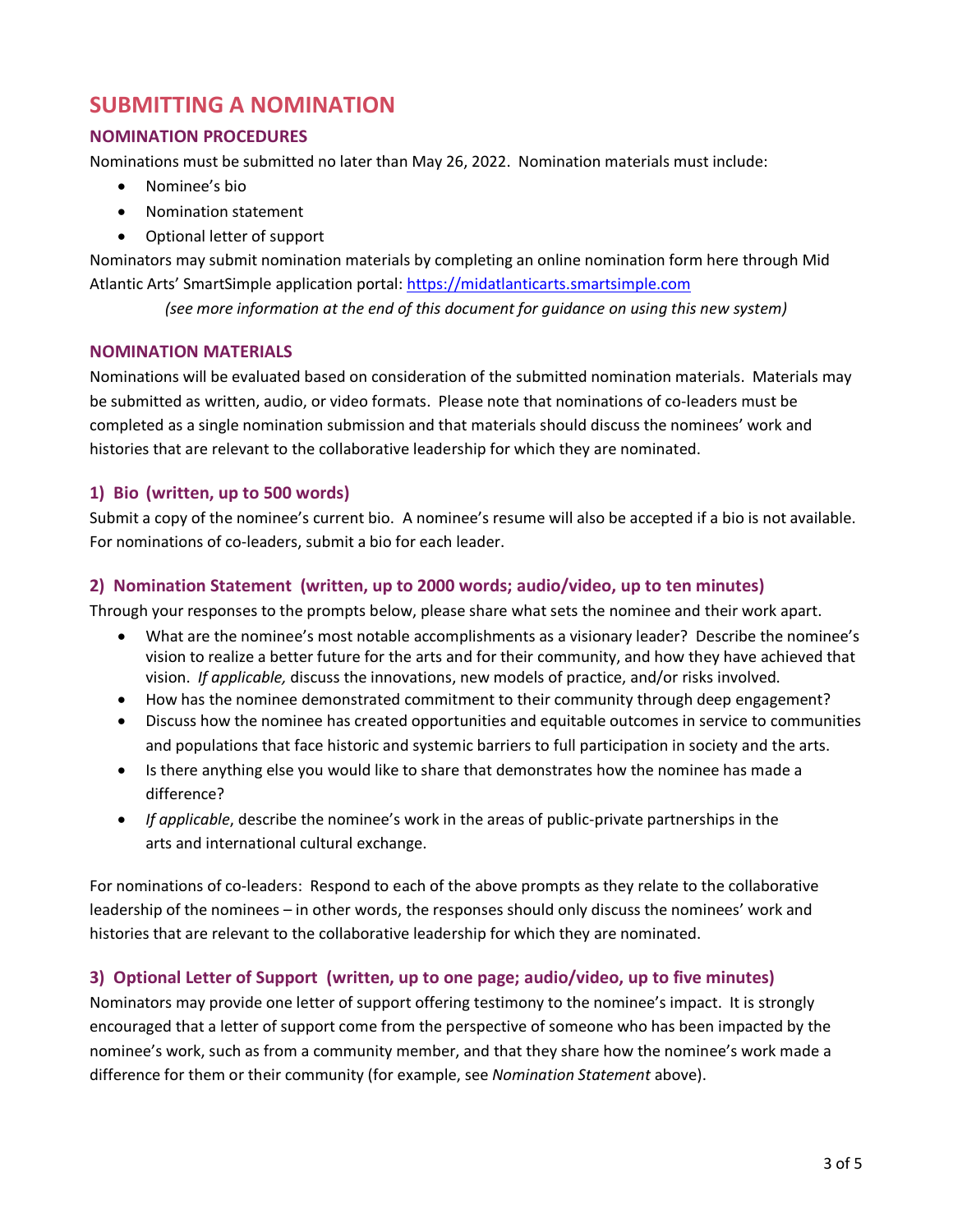#### **Optional Demographic Data Survey**

As part of our broader goals to promote equity in the field, Mid Atlantic Arts seeks program participants that reflect the diversity of the mid-Atlantic region. To measure our effectiveness to reach arts leaders from across the region and across all backgrounds, all nominators and nominees are invited to participate in a brief anonymous survey. This information will help us address inequities in the award process, understand who we are reaching, and understand how we can serve all communities in the region more effectively. Please know that participation in this anonymous survey is optional and survey responses will not be associated with nominations.

In this survey, nominators and nominees will be invited to self-identify age, professional level, gender, LGBTQIA2S+ identity, racial and ethnic heritage, disability status, and to share how you learned about the award opportunity. Survey responses are anonymous, will not be shared with the panel, and will only be used by Mid Atlantic Arts staff for program evaluation. Please consider completing this survey by clicking the link below or copy-and-pasting the URL into your web browser. The survey will also be accessible through the SmartSimple nomination form. Please also consider sharing this survey with your nominee – you may do so by sending them the same survey link.

Demographic Data Survey: <https://forms.office.com/r/nrNgZVKz4w>

## **FREQUENTLY ASKED QUESTIONS**

- **Q:** Is an individual eligible even if they are not a CEO or an executive director?
- **A:** Yes. Leaders exist throughout the industry, not just at the executive level. Furthermore, leaders work in a wide variety of areas including programming, performing, community organizing, presenting, fundraising, education, operations, communications, and marketing, among others. Nominations will be evaluated based on the impact of nominees' accomplishments, not on tenure or job title.
- **Q:** Are arts leaders from for-profit organizations eligible for the award?
- **A:** Yes, so long as they meet all other eligibility requirements.
- **Q:** Is a letter of support from a colleague within the nominee's organization eligible?
- **A:** While a letter from an individual within the nominee's organization would not disqualify the nomination, it is recommended that a letter of support come from a colleague outside the nominee's organization affiliation (as a reminder, a letter of support is not required for a nomination to be eligible).
- **Q:** Am I allowed to provide links to additional information in the bio, nomination statement, or letter of support?
- **A:** No. Panelists will only review the bio, nomination statement, and (optional) letter of support as written; links provided within these materials will not be reviewed.